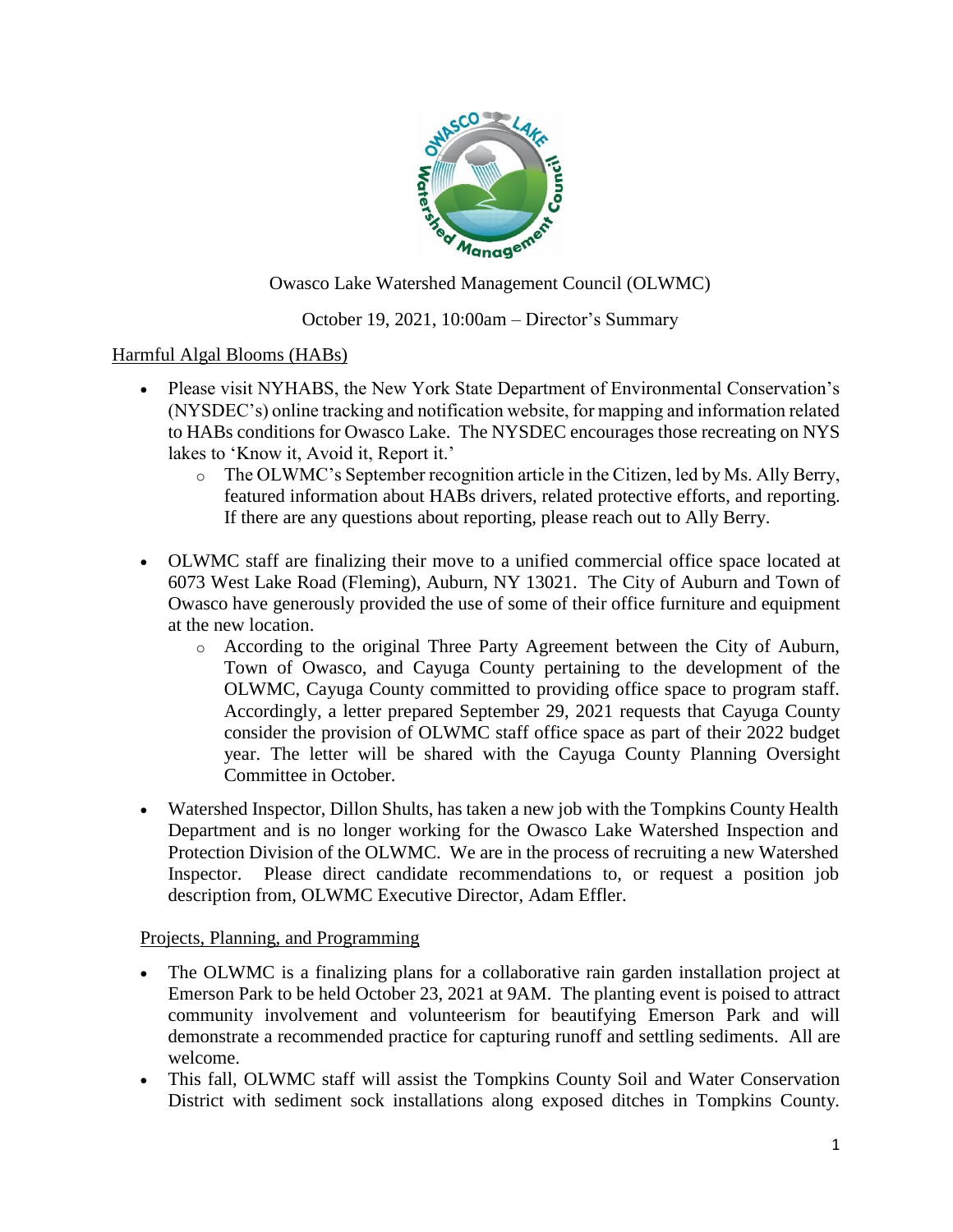Sediment socks are considered temporary measures for reducing erosion and stabilizing sediments.

- On September 27, 2021 a public meeting was held to provide an update on the process to incorporate the EPA Nine Key Elements into the Owasco Lake Watershed Management and Waterfront Revitalization Plan. The public was able to review and comment on the Watershed Management Recommendations.
	- o The OLWMC is on the watershed advisory committee for the Nine Element Watershed Plan, and is positioned to play a lead role for facilitating recommended projects according to an approved plan.
- The OLWMC offers partnership and support for the City of Auburn's NYS-awarded Drinking Water Source Protection Program (DWSP2). The working group is identifying objectives and considering calculating 9 Element Watershed Plan project cost estimates to prepare for associated grant proposals.
- OLWMC staff and project partners finalized project-specific signage that was installed, with the assistance of the Scipio Highway Department, along a roadside ditch on Hicks Road, Scipio on the morning of October 12, 2021. The sign spotlights the installation of concrete sediment traps installed by the Cayuga County Soil and Water Conservation District (CCSWCD) and funded by NYS and the Owasco Watershed Lake Association (OWLA). Sediment traps are used to minimize erosion and nutrient transport, ultimately improving Owasco Lake water quality.
- The New York State Department of Environmental Conservation and The Nature Conservancy (TNC) have announced the acquisition of 161 acres in the town of Sempronius in the Owasco Lake watershed. The acquisition of the property will help protect public water supplies and safeguard riparian buffers and wetlands. TNC continues to evaluate additional properties as candidates for preservation through acquisition, with the intent of transferring properties to the OLMWC as the long-term owner and steward.

# Grants and Programs

- The OLWMC partnered with Wegmans Food Stores on a LED Flares Promotional program underway throughout the Finger Lakes Region. A portion of the sales of LED flares at Wegmans stores through the duration of the project period was donated to the identified watershed steward organization with jurisdiction. Wegmans decided to include an additional donation of \$1000 to each organization to support efforts for Finger Lakes watershed protection. Thus, Wegmans will be donating \$1095 to the OLWMC this fall.
- In partnership, the CCSWCD is assisting a watershed farmer in finalizing their application for the installation of a conservation practice according to the Great Lakes Restoration Initiative (GLRI) Conservation Kick Program. OLWMC staff have helped guide progress for this project, and the City of Auburn has invested the required cost share for the grant award. Project funding will meet the implementation costs of installing a water and sediment control basin (WASCOB) on a selected watershed producer's property.
- The OLWMC will resubmit a project proposal through the Natural Resource Conservation Service's (NRCS's) Regional Conservation Partnership Program (RCPP) to drive federal funding towards our efforts to advance watershed farm planning for improved soil health and conservation. Representatives from the American Water Works Association (AWWA) will offer proposal preparation support again.